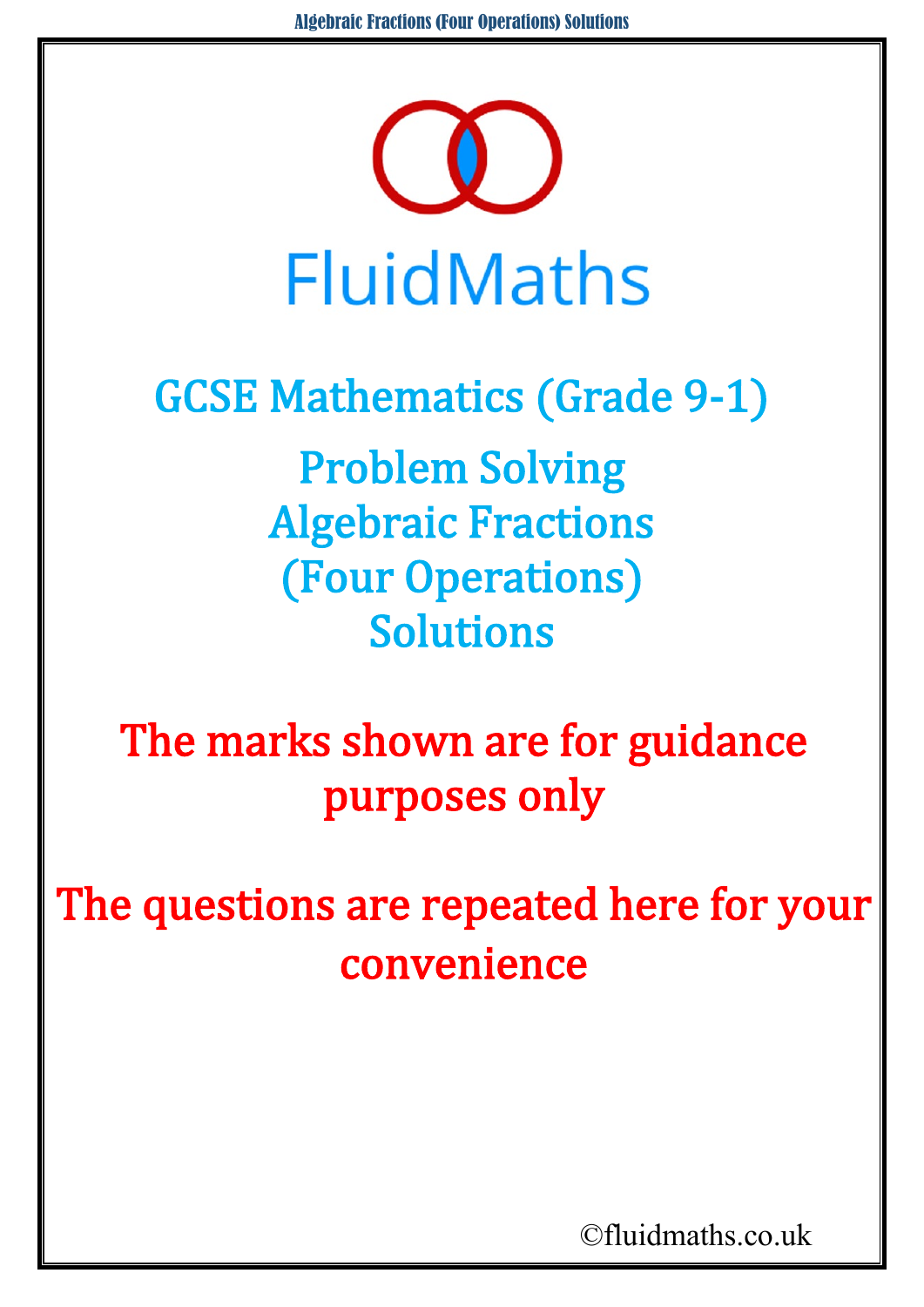Algebraic Fractions (Four Operations) Solutions

| $\mathbf 1$     | Given that $x\frac{1}{2} + 3x\frac{1}{3} = 20\frac{5}{6}$                                                                             |
|-----------------|---------------------------------------------------------------------------------------------------------------------------------------|
|                 | What is the value of the whole number $x$ ?                                                                                           |
|                 | <b>Solution</b>                                                                                                                       |
|                 | $x + 3x = 4x$ [1mark]                                                                                                                 |
|                 | $\frac{1}{2} + \frac{1}{3} = \frac{5}{6}$ [1mark]                                                                                     |
|                 | Therefore, $x\frac{1}{2} + 3x\frac{1}{2} = 4x\frac{5}{6}$                                                                             |
|                 |                                                                                                                                       |
|                 | $4x\frac{5}{6} = 20\frac{5}{6}$                                                                                                       |
|                 | $4x = 20$ [1mark]                                                                                                                     |
|                 | Hence, $x = 5$ [1mark]                                                                                                                |
| $2\overline{ }$ | Simplify $4\frac{2x}{3} + 5\frac{x}{4}$ as far as possible                                                                            |
|                 | Solution                                                                                                                              |
|                 | $4 + 5 = 9$                                                                                                                           |
|                 |                                                                                                                                       |
|                 | $\frac{2x}{3} + \frac{x}{4} = \frac{8x + 3x}{12}$ [1mark]                                                                             |
|                 | $\frac{8x+3x}{12} = \frac{11x}{12}$ [1mark]                                                                                           |
|                 | Therefore, $4\frac{2x}{3} + 5\frac{x}{4} = 9\frac{11x}{12}$<br>Given that $\frac{1}{2} + \frac{x}{y} = 1\frac{2}{3}$<br>$[1$ mark $]$ |
| 3               |                                                                                                                                       |
|                 | What is the value of the expression $x + y$ ?                                                                                         |
|                 | Solution                                                                                                                              |
|                 |                                                                                                                                       |
|                 | $\frac{x}{y} = 1\frac{2}{3} - \frac{1}{2}$                                                                                            |
|                 | $\frac{x}{y} = 1\frac{1}{6}$<br>$[1$ mark $]$                                                                                         |
|                 | $\mathcal{Y}$                                                                                                                         |
|                 | $\frac{x}{y} = \frac{7}{6}$<br>[1mark]                                                                                                |
|                 | Therefore, $x = 7$ and $y = 6$                                                                                                        |
|                 | Hence, $x + y = 7 + 6 = 13$<br>[1mark]                                                                                                |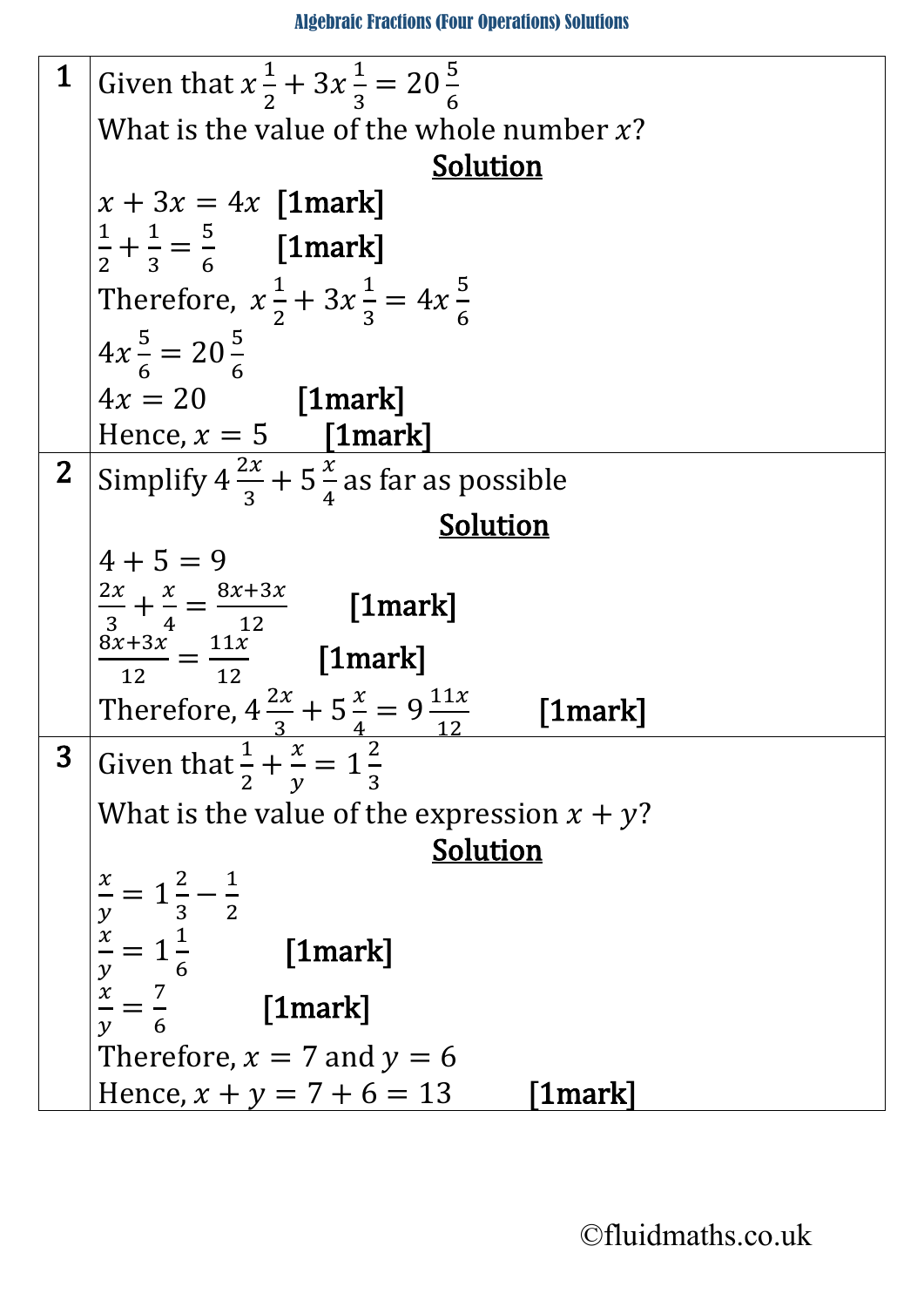<sup>4</sup> Given that  $\frac{a}{4} + \frac{b}{7} =$ 25 28 where  $a$  and  $b$  are different whole numbers What is the value of the expression  $a + b$ ? **Solution**  $\frac{a}{\overline{a}}$  $\frac{a}{4} + \frac{b}{7} =$  $\frac{7a}{2}$  $\frac{7a}{28} + \frac{4b}{28} =$  $\frac{7a+4b}{2a+6c}$  $\frac{1}{28}$  [1mark] Therefore,  $\frac{7a+4b}{28}$  = 25 28 This means that  $7a + 4b = 25$  [1mark] Since  $4b$  is even, then  $7a$  must be odd  $7 \times 3 + 4 \times 1 = 25$ .  $a = 3$  and  $b = 1$  [2marks] Hence,  $a + b = 3 + 1 = 4$  [1mark] **5** Given that  $\frac{x}{6} + \frac{y}{5} =$ 33 30 Where  $x$  and  $y$  are positive whole numbers What is the value of the expression  $\frac{x}{6} - \frac{y}{5}$ ?  $\frac{x}{x} + \frac{y}{y} = \frac{5x}{x} + \frac{6y}{y} = \frac{5x+6y}{x}$  [1 mark]  $\frac{x}{6} + \frac{y}{5} =$  $\frac{5x}{2}$  $\frac{5x}{30} + \frac{6y}{30} =$  $\frac{5x+6y}{2}$  $\frac{1}{30}$  [1mark]  $\frac{5x+6y}{x}$  $\frac{1}{30}$  = 33 30 Therefore,  $5x + 6y = 33$  [1mark] {You may use trial and improvement}  $5 \times 3 + 6 \times 3 = 33$ <br>So  $x = 3$  and  $y = 3$  [1mark] So  $x = 3$  and  $y = 3$  [**1mark**]<br> $\frac{x}{a} - \frac{y}{b} - \frac{3}{a} - \frac{3}{b}$  $\frac{x}{6} - \frac{y}{5} =$  $\frac{3}{6}$  –  $\frac{3}{5}$  $\frac{3}{6} - \frac{3}{5} =$  $\frac{15}{30} - \frac{18}{30} = -\frac{3}{30}$ . Hence,  $\frac{x}{6} - \frac{y}{5} = -\frac{3}{30} = -\frac{1}{10}$ [1mark]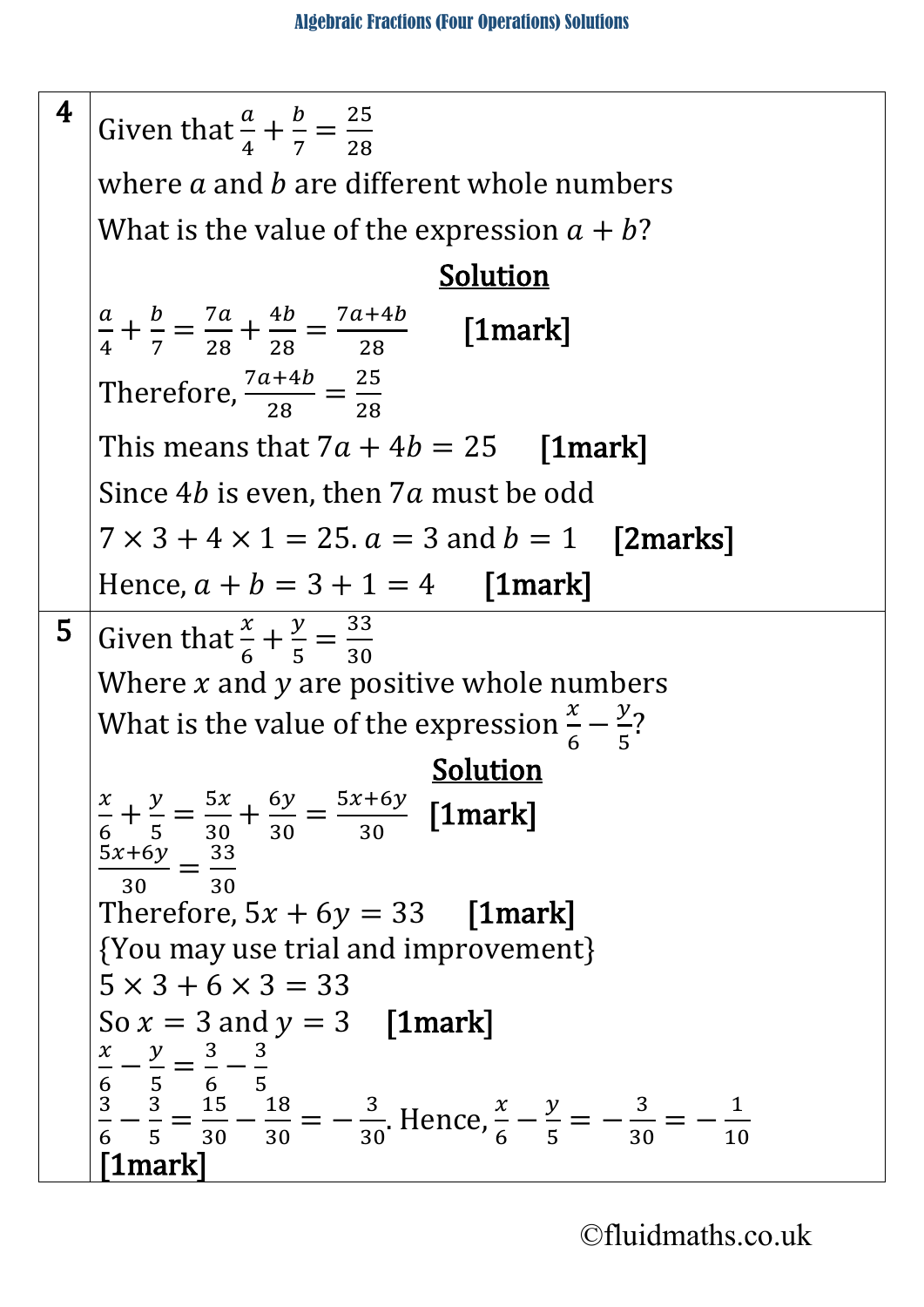```
6 Given that \frac{x}{2} + \frac{x}{2} = 5 and \frac{x}{3} - \frac{y}{3} = 42
2
    Workout the value of y\frac{x}{2} + \frac{x}{2} - 5\frac{x}{2} + \frac{x}{2} = 5x = 5 [1mark]
       Therefore, \frac{5}{3} - \frac{y}{3} = 43
       \frac{y}{x}\frac{2}{3} =
             5
             \frac{5}{3} - \frac{4}{7} [1mark]
       \frac{y}{3} = -\frac{7}{3}3
3
       Hence, y = -7 [1mark]
7 Given that \frac{x}{5} + \frac{6}{7} =86
                                35
    What is the value of x?
                                         Solution 
    \frac{x}{5} + \frac{6}{7} =\frac{7x}{35} + \frac{30}{35} [1mark]
    Therefore, 7x + 30 = 86 [1mark]
    7x = 56Hence, x = 8 [1mark]
```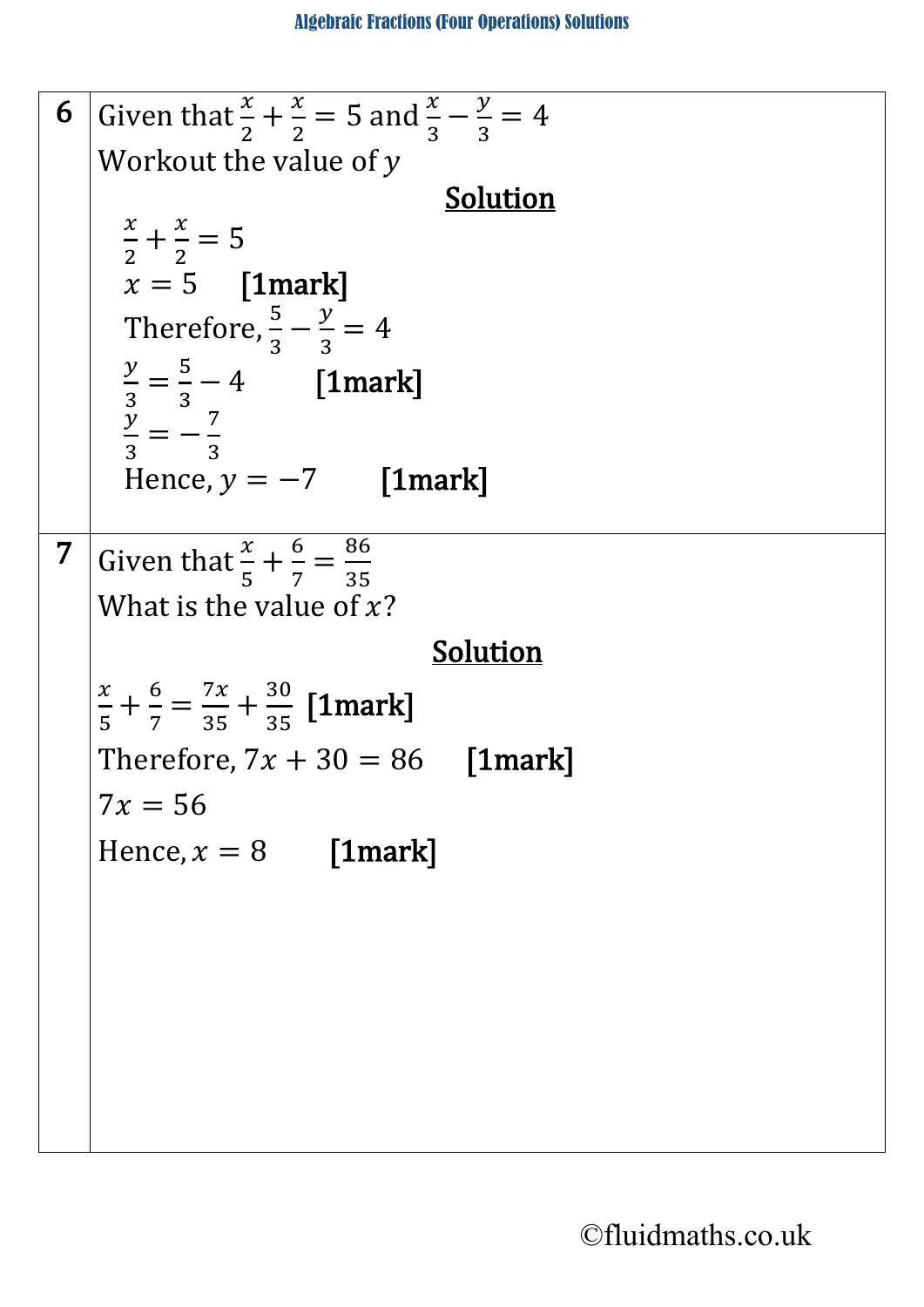8 Given that 
$$
\frac{x}{8} \times \frac{5}{x} = \frac{px}{3} \div \frac{4}{5}
$$
  
\nFind the value of *p* when  $x = 4$ ?  
\n
$$
\frac{x}{8} \times \frac{5}{x} = \frac{px}{3} \div \frac{4}{5}
$$
 {Cancel the common factors}  
\n
$$
\frac{8}{8} = \frac{4p}{3} \times \frac{5}{4}
$$
 [1mark]  
\n
$$
\frac{5}{8} = \frac{5p}{3}
$$
 {Cross multiply} [1mark]  
\n
$$
15 = 40p
$$
  
\n
$$
p = \frac{15}{40}
$$
  
\nHence,  $p = \frac{3}{5}$  [1mark]  
\n9 Simplify fully  $\frac{x^2 + x - 6}{x^2 - 3x + 2} \times \frac{x^2 - x}{x^2 - 9}$   
\n**Solution**  
\n
$$
\frac{x^2 + x - 6}{x^2 - 3x + 2} \times \frac{x^2 - x}{x^2 - 9}
$$
 {Factorise}  
\n
$$
\frac{(x-2)(x+3)}{(x-2)(x-4)} \times \frac{x(x+1)}{(x+3)(x-3)}
$$
 [2marks]  
\n{Cancel out the common factors}  
\nTherefore,  $\frac{x^2 + x - 6}{x^2 - 3x + 2} \times \frac{x^2 - x}{x^2 - 9} = \frac{x}{x-3}$  [1mark]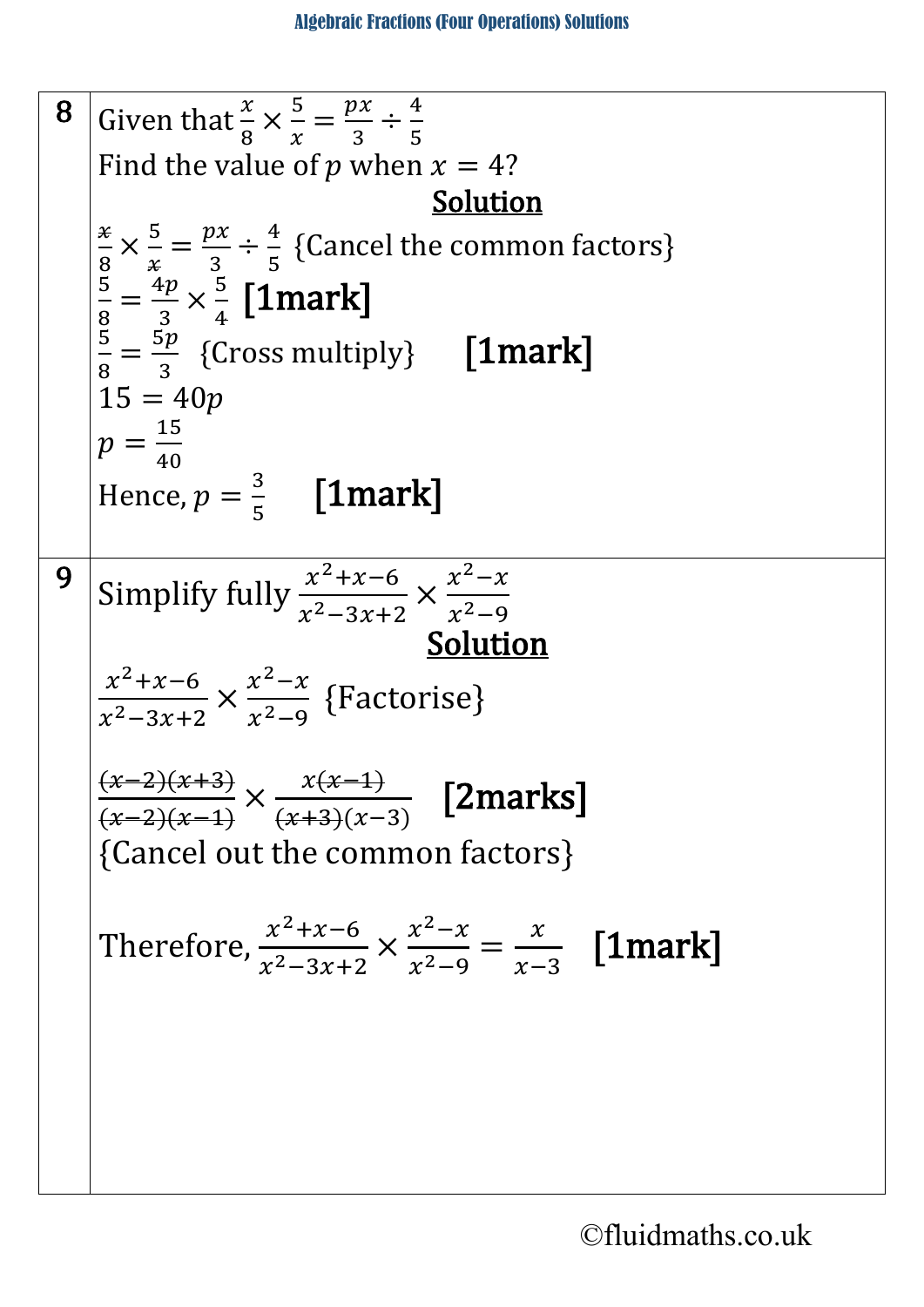10 Given that 
$$
\frac{(x+4)^2}{3x} \div \frac{2x+8}{15x} = ax + 10
$$
,  
\nWhat is the value of *a* as a decimal?  
\nSolution  
\n
$$
\frac{(x+4)^2}{3x} \div \frac{2x+8}{15x} = \frac{(x+4)(x+4)}{3x} \times \frac{45x}{2(x+4)}
$$
 [1mark]  
\n
$$
= \frac{5(x+4)}{2} = \frac{5x+20}{2}
$$
 [1mark]  
\n
$$
= \frac{5x}{2} + \frac{20}{2}
$$
  
\n= 2.5x + 10 [1mark]  
\nHence,  $a = 2.5$  [1mark]  
\n11 Given that  $\frac{x-10}{x+2} \div \frac{1}{(x^2-4)} = (x + a)^2 + b$   
\nWhat is the value of the expression  $a - b$ ?  
\nSolution  
\n
$$
\frac{x-10}{x+2} \div \frac{1}{(x^2-4)} = \frac{x-10}{x+2} \times \frac{(x+2)(x-2)}{1}
$$
 [1mark]  
\n
$$
= \frac{(x-10)(x-2)}{1}
$$
 [1mark]  
\n
$$
= x^2 - 12x + 20
$$
 {Write in complete square form}  
\n $x^2 - 12x + 20 = (x - 6)^2 - 36 + 20$   
\n
$$
= (x - 6)^2 - 16
$$
 [1mark]  
\nTherefore,  $a = -6$  and  $b = -16$   
\nHence,  $a - b = -6 - -16 = 10$  [1mark]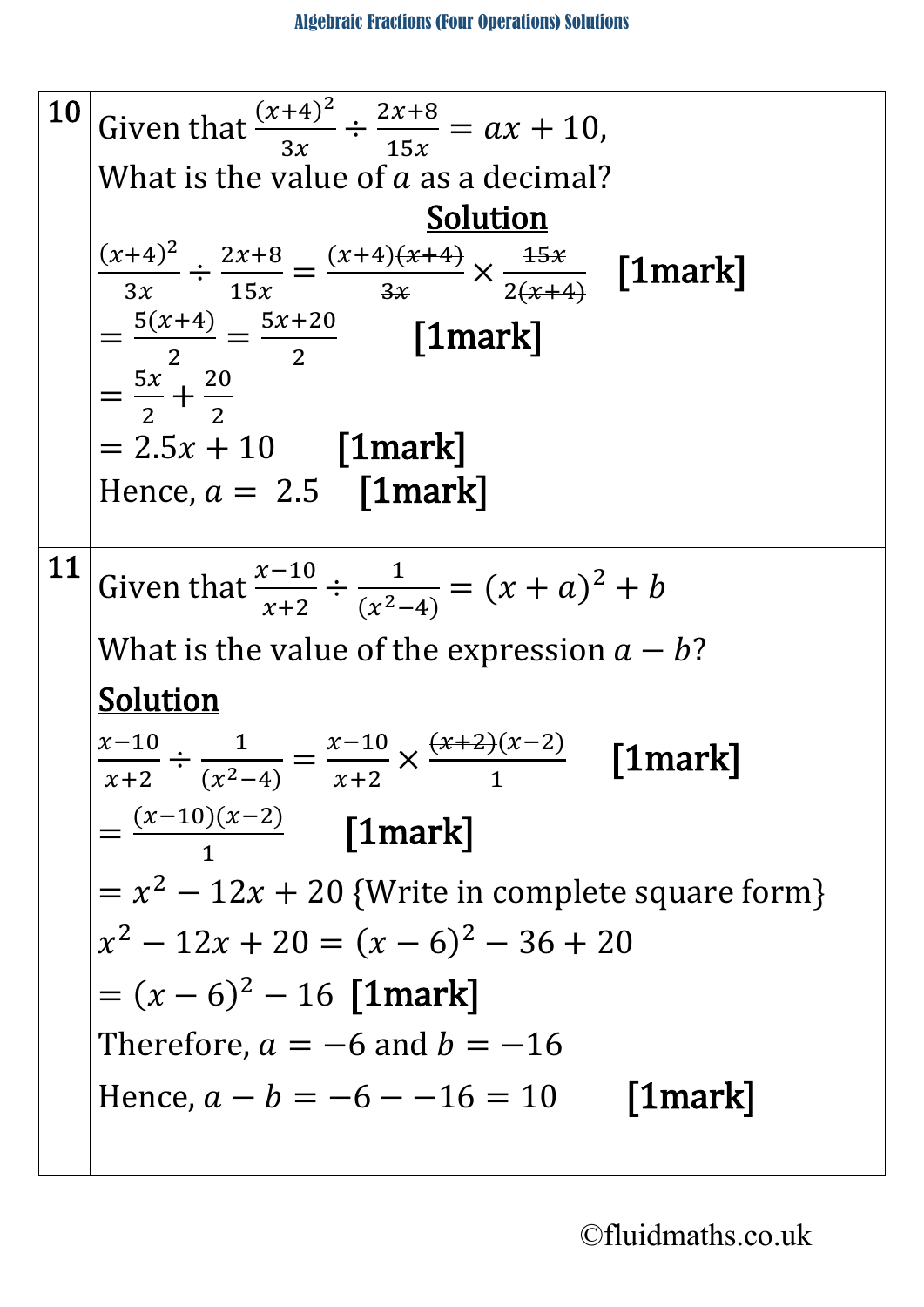12 Given that 
$$
\frac{x^2+9x+14}{x^2+10x+21} \div \frac{x^2+10x+16}{x^2+2x-3} = \frac{x+a}{x+b}
$$
  
\nWhat is the value of the expression  $(a + b)^2$   
\n $\frac{1}{x^2+10x+21} \div \frac{x^2+10x+16}{x^2+2x-3}$  {Factorise}  
\n $= \frac{(x+7)(x+2)}{(x+7)(x+3)} \div \frac{(x+2)(x+8)}{(x-1)(x+3)}$  [2marks]  
\n $= \frac{(x+7)(x+2)}{(x+7)(x+3)} \times \frac{(x-1)(x+3)}{(x+2)(x+8)} = \frac{x-1}{x+8}$  [1mark]  
\nTherefore,  $a = -1$  and  $b = 8$  [1mark]  
\nHence,  $(a + b)^2 = (-1 + 8)^2 = 49$  [1mark]  
\n13 Given that  $\frac{2x^2+5x+2}{x^2-4} \div \frac{2x^2+x}{x^2+x-6} = \frac{(x+k)}{x}$   
\nWhat is the value of k?  
\n $\frac{2x^2+5x+2}{x^2-4} \div \frac{2x^2+x}{x^2+x-6} = \frac{(2x+1)(x+2)}{(x+2)(x-2)} \div \frac{x(2x+1)}{(x+3)(x-2)}$   
\n[2marks]  
\n $= \frac{(2x+1)(x+2)}{(x+2)(x-2)} \times \frac{(x+3)(x-2)}{x(2x+1)}$  [1mark]  
\n $= \frac{x+3}{x}$  [1mark]  
\nHence,  $k = 3$  [1mark]